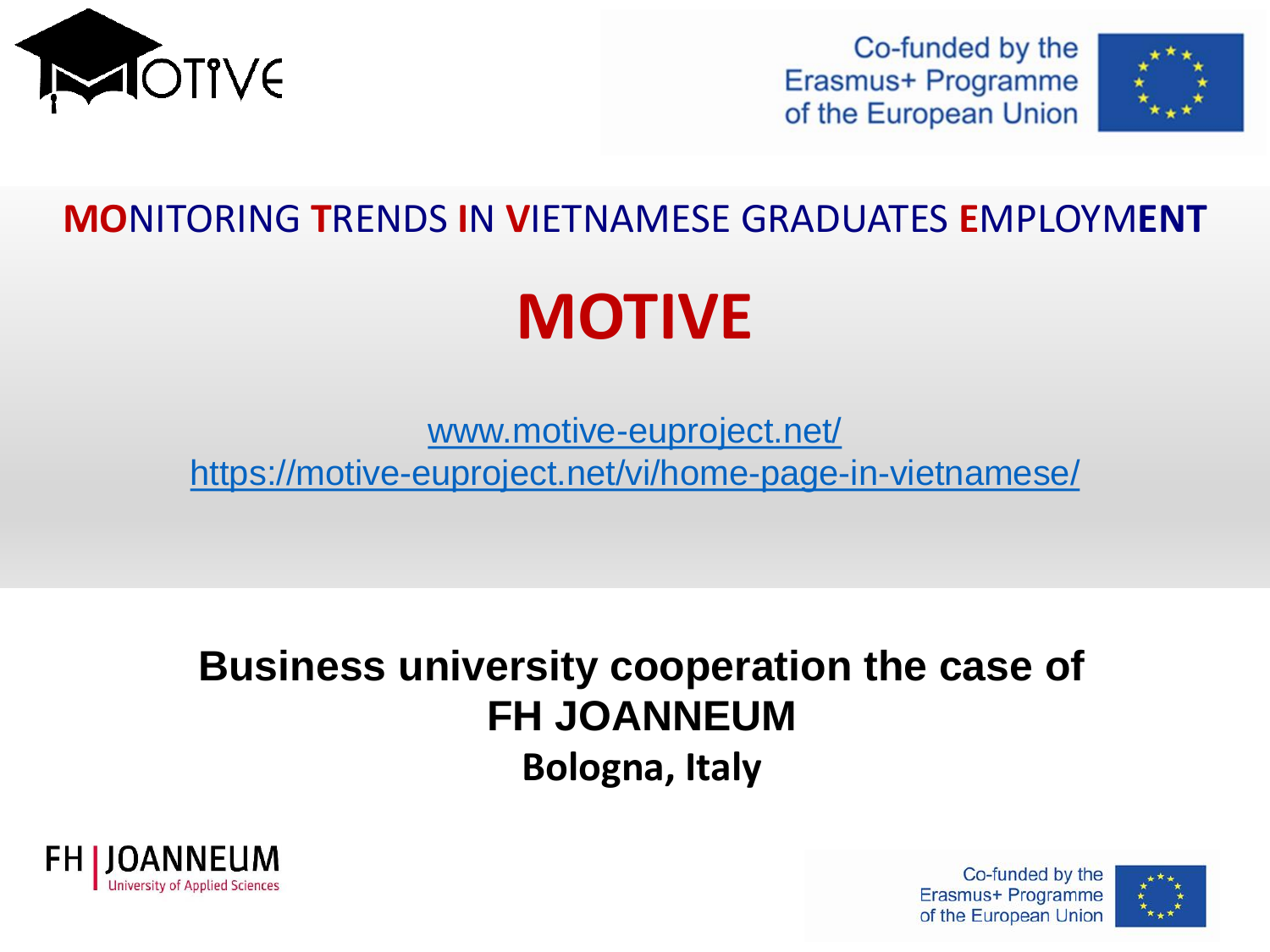

# **The main differences between University of Applied Sciences and "traditional" universities – Labour market orientation**

| "Traditional Universities"                               | <b>Universities of Applied Sciences</b>                                                  |
|----------------------------------------------------------|------------------------------------------------------------------------------------------|
| Autonomy of each university on if and how                | Very strong labour market orientation:                                                   |
| relations to the labour market are built.                | Market Research as prerequisite of each<br>a)<br>study program ("Demand and Acceptance   |
| Generally: University curricula do NOT reflect a         | Study")                                                                                  |
| strong labour market orientation.                        | Involvement of industry in the design of the<br>b)<br>study program ("Development Team") |
| Close collaboration with industry primarily in           | Mandatory internship in all study programs<br>$\mathsf{C}$                               |
| research and development (especially in<br>engineering). | Faculty needs to have work experience in<br>$\mathsf{d}$<br>industry                     |
|                                                          | Adjunct faculty from industry<br>e)                                                      |
|                                                          | Strategic collaboration between industry and<br>f                                        |
|                                                          | <b>UAS</b>                                                                               |
|                                                          | Applied projects in all study progams<br>g)                                              |
|                                                          | involving students, faculty and industry                                                 |

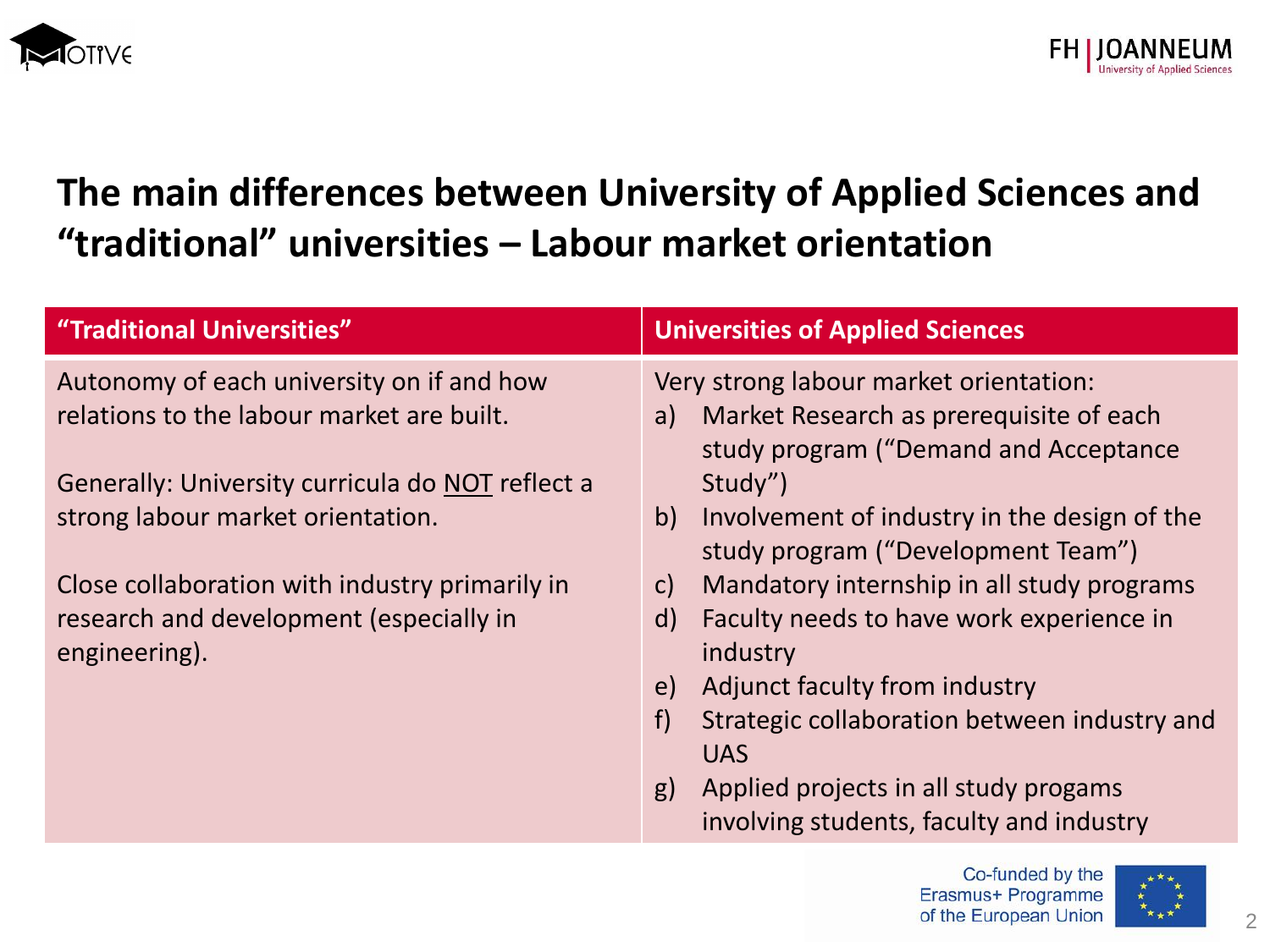

# **The main differences between University of Applied Sciences and "traditional" universities – Labour market orientation**

| "Traditional Universities"                                                                                                                                       | <b>Universities of Applied Sciences</b>                                                                                                                   |
|------------------------------------------------------------------------------------------------------------------------------------------------------------------|-----------------------------------------------------------------------------------------------------------------------------------------------------------|
| The general principle is: Free access to<br>universities in Austria<br>Exceptions (limited number of study places) for<br>certain study programs, e.g. medicine. | The general principle is: Limited number of study<br>places in each study program ("absorption"<br>capacity of the labour market"). Restricted<br>access. |
| <b>Admission tests</b>                                                                                                                                           | Admission tests and interviews in each study<br>program.                                                                                                  |

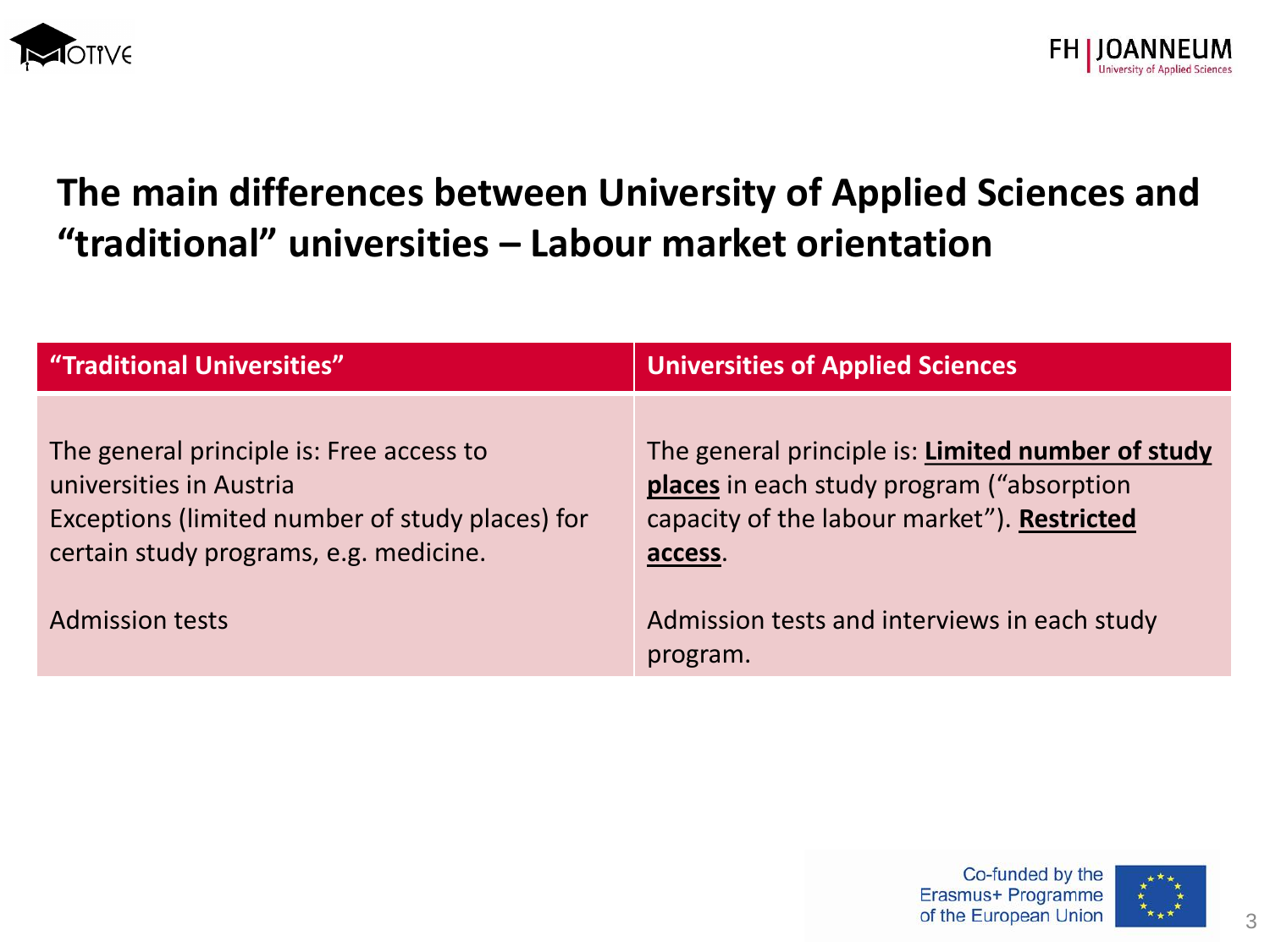



#### **Development of a new study program**

- Step 1: Determining the objectives and professional field of the new study program – seeking financial support from the ministry
- Step 2: Demand and Acceptance Study Finding out where the market needs are
- Step 3: Setting up the <u>development team</u>
- Step 4: Designing/Finetuning the curriculum and internal quality assurance
- Step 5: Application for accreditation

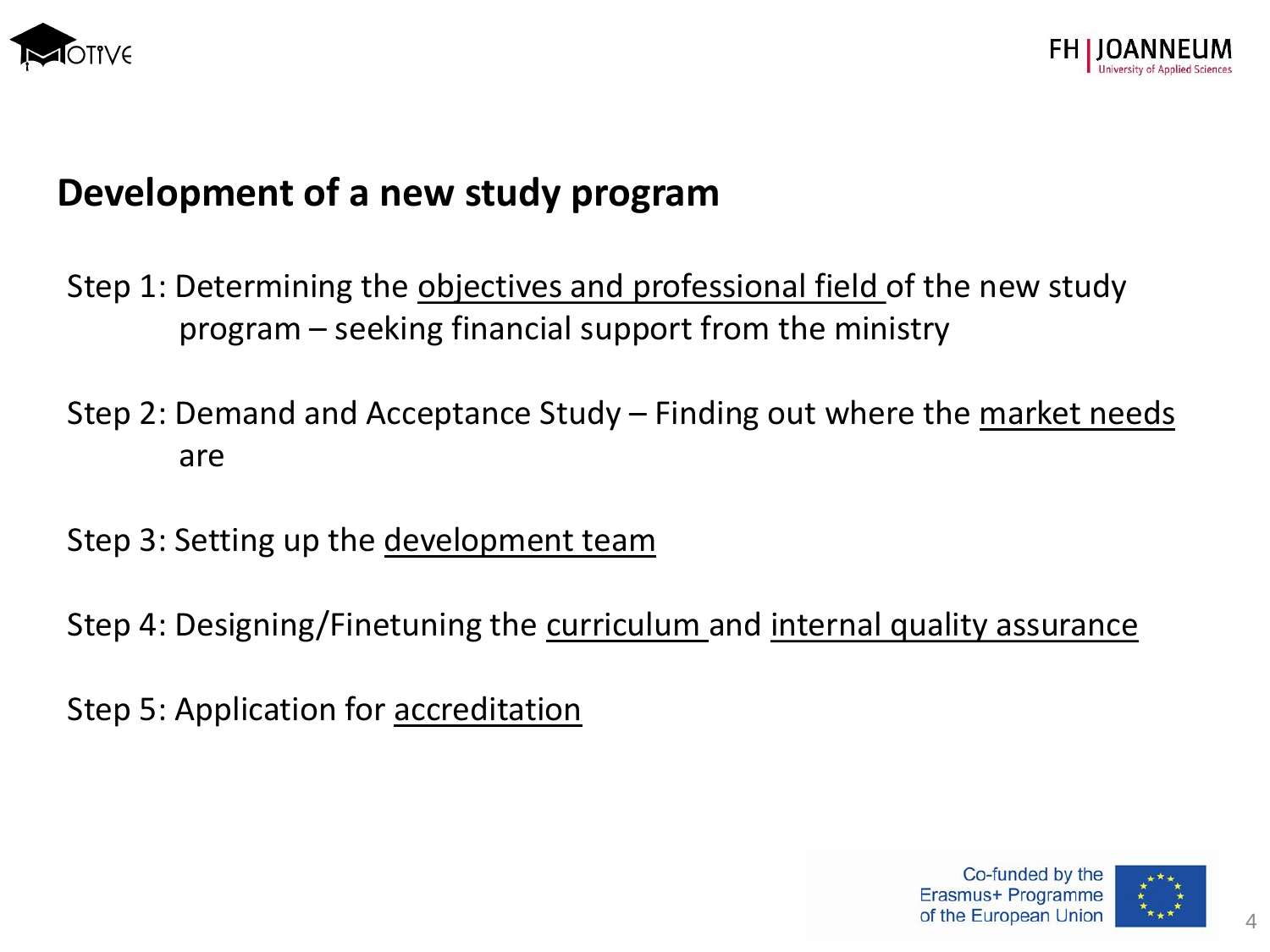



# **Market Research: a) Demand Study and b) Acceptance Study**

The purpose of the market research is:

- to find out if graduates of this study program will be needed on the labour market.
- to collect data on HOW MANY graduates could be employed each year (estimation into the future)
- to find out which skills the labour market would demand in the specific professional field.
- to collect data on the attractiveness of the study program for potential students: How does the target group perceive the study program?

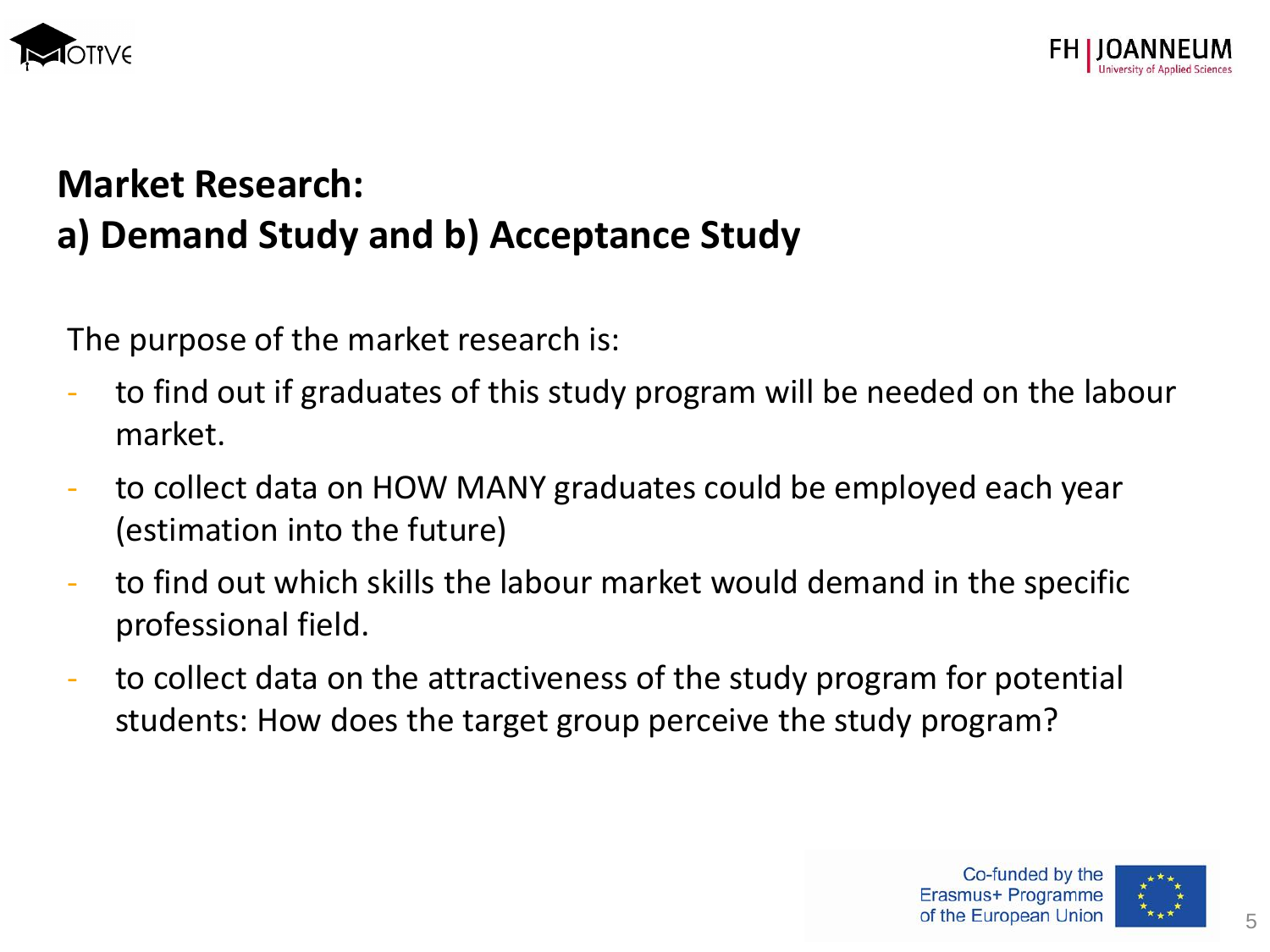



# **Demand Study: demand for the new study program**

- Data from the public employment office
	- Labour market trends in various working fields
	- Employment rate
	- Unemployment
	- Professional field and job opportunities
- Survey with executives and HR representatives of companies
	- 10-15 external experts from the industry
	- Recorded, transcribed and evaluated by content analysis
	- Short self-administered questionnaire
	- Specific and generic competences
	- Most important specific competences
	- Most important generic competences

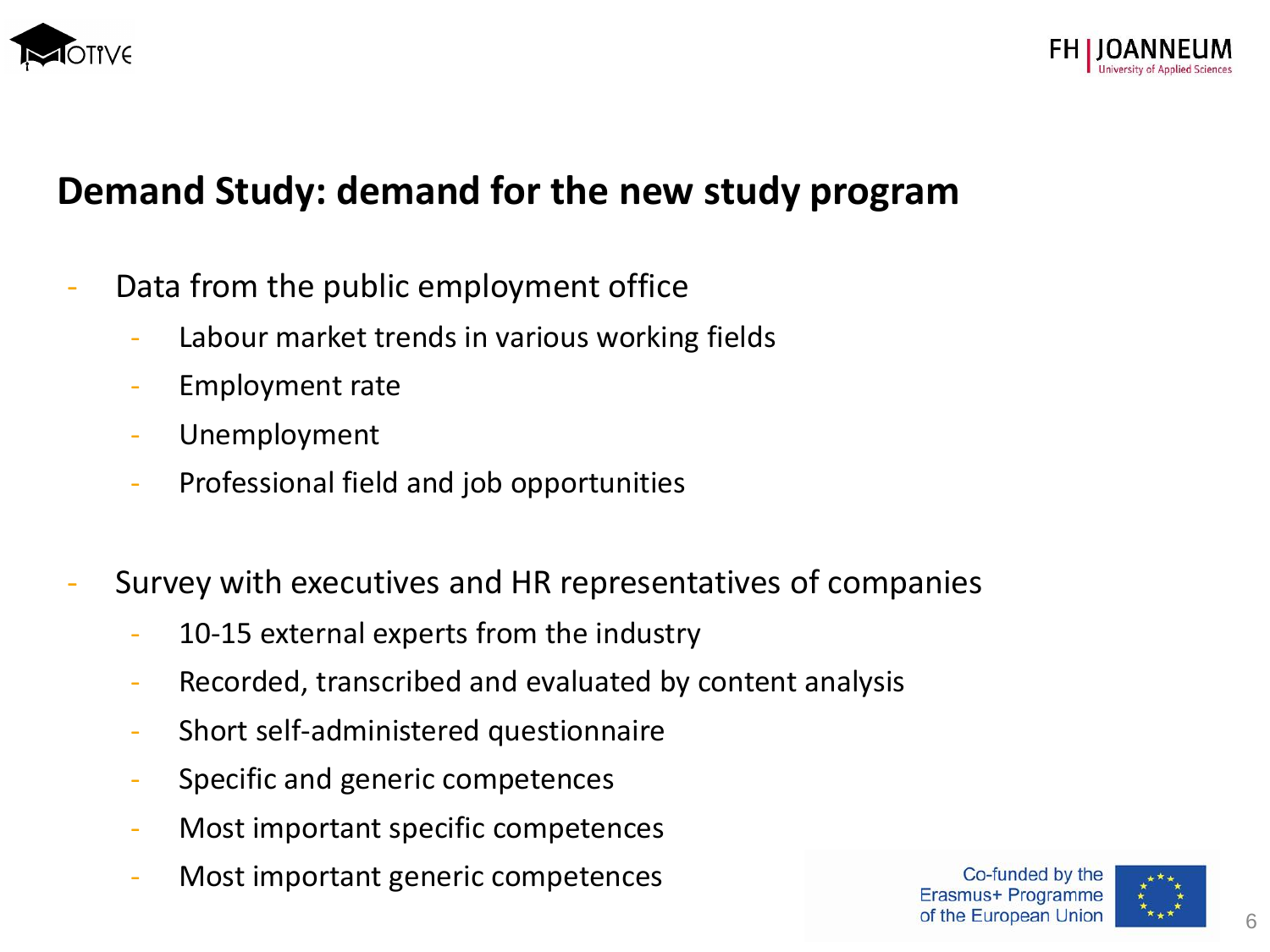



## **Acceptance Study: a survey with potential students**

- How do potential students perceive the study program?
- What are the needs of students?
- Under which circumstances would students enrol in the program?
- Knowing trends on skills expected from university graduates in the future

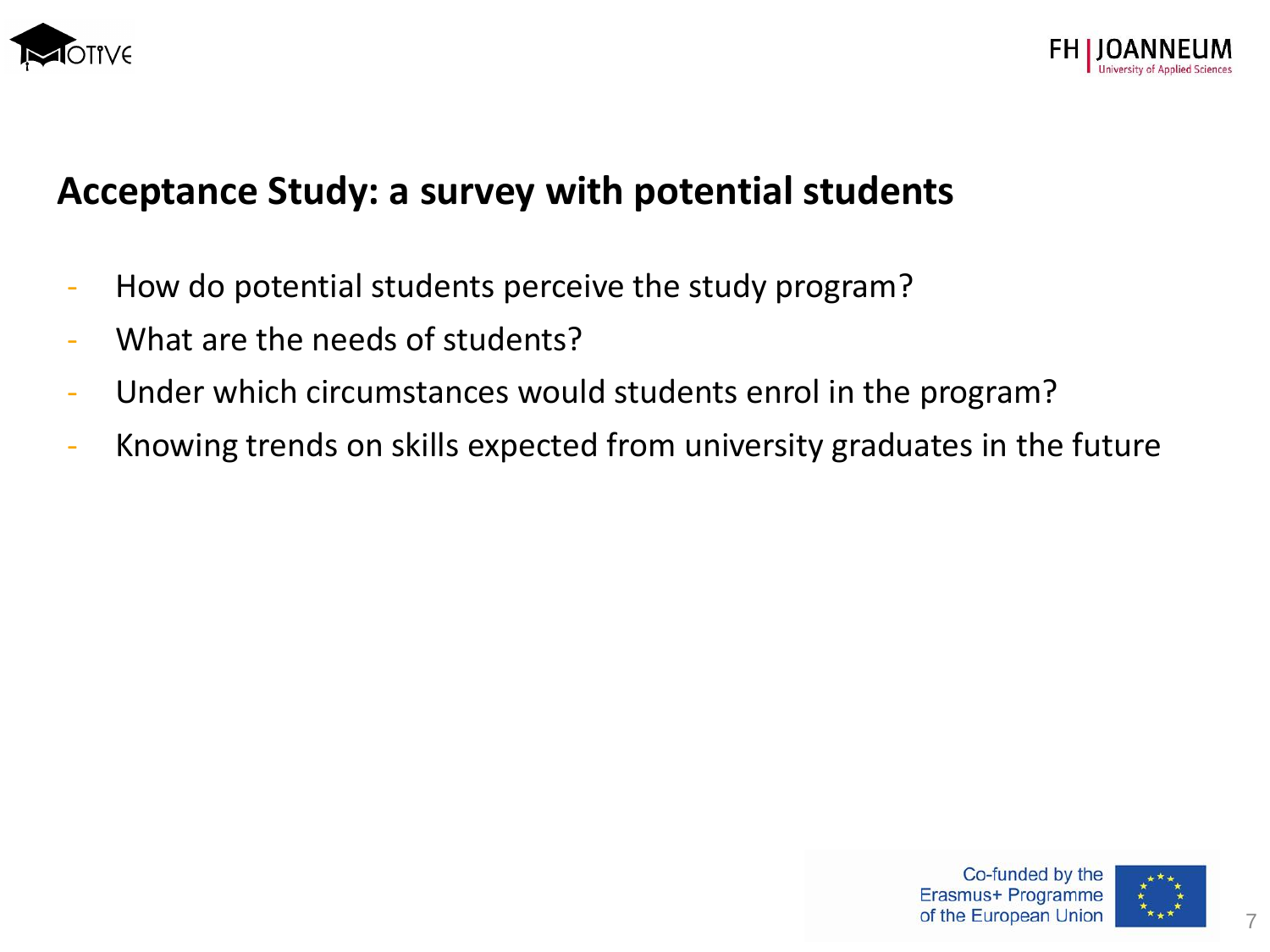



# **The Development Team: who/why/how**

- $\underline{\text{Who}}$ : At least 2 members from industry and two professors from university no maximum number given
- Why: To ensure that the new study program is a) of high industry relevance and b) of high academic quality
- How: Meetings and written contributions on the curriculum and the design of the study program

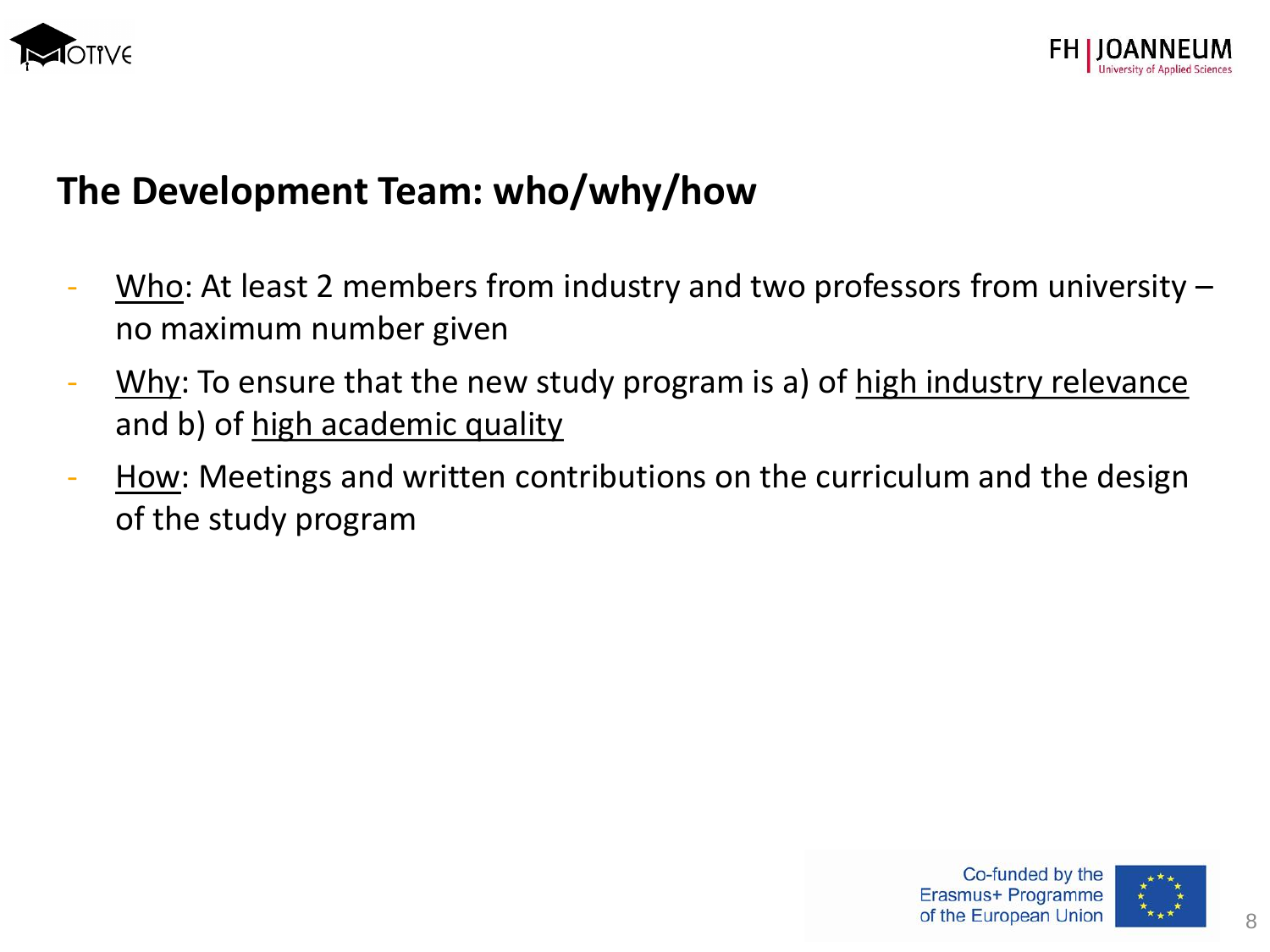



# **Market Research: demand for existing study programs**

- Data from the public employment office
- Samples surveys, usually periodically every 5-7 years
- The aim of the survey is to find out whether the existing study programme still meets the needs and requirements of the industry



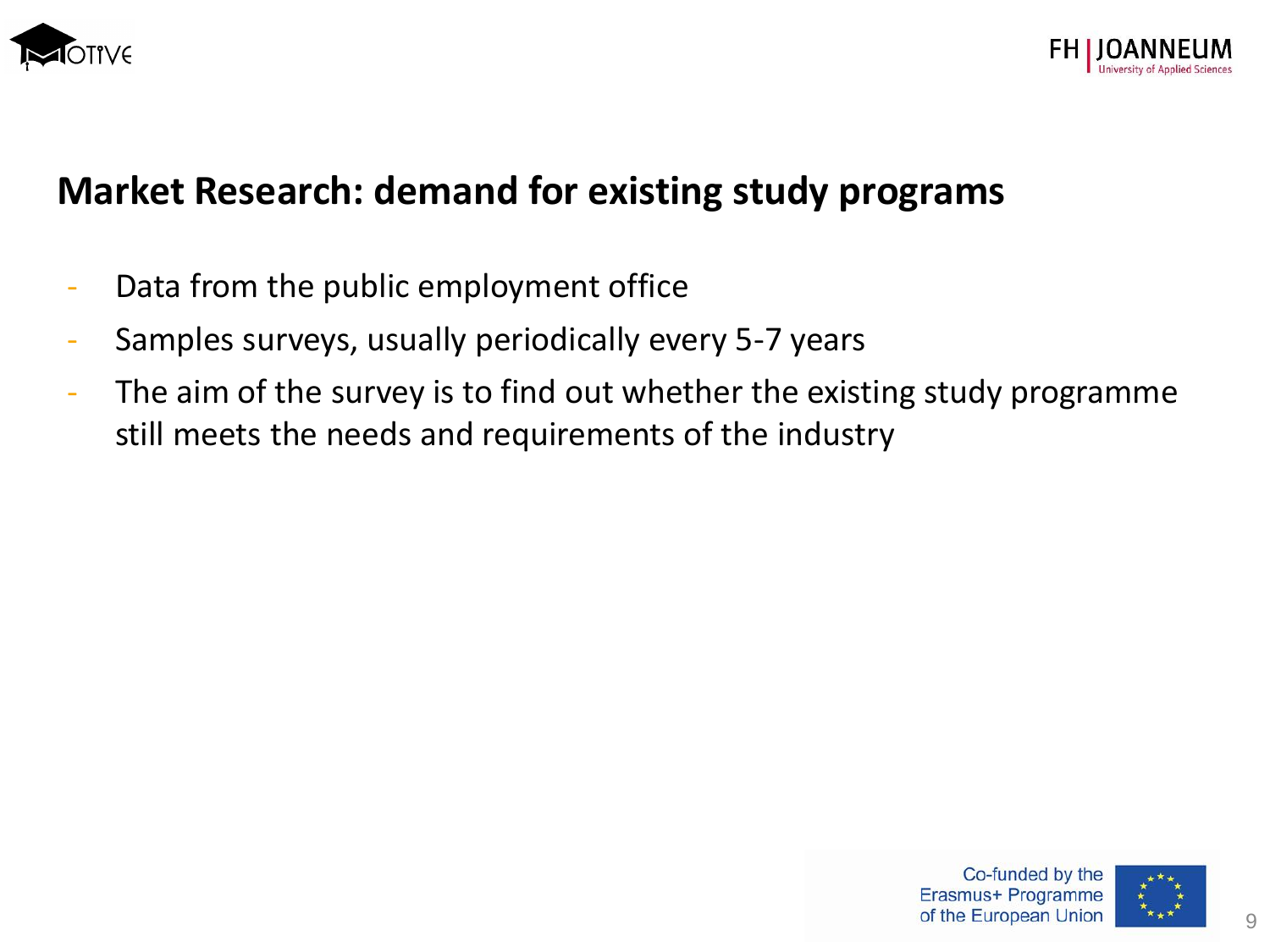



#### **Internal quality assurance**

- FH JOANNEUM has a committee on review of study programs – "Innovation Council". This committee consists of representatives of our Academic Council.

8 members:

- 3 heads of study programs
- 3 lecturers
- 2 students



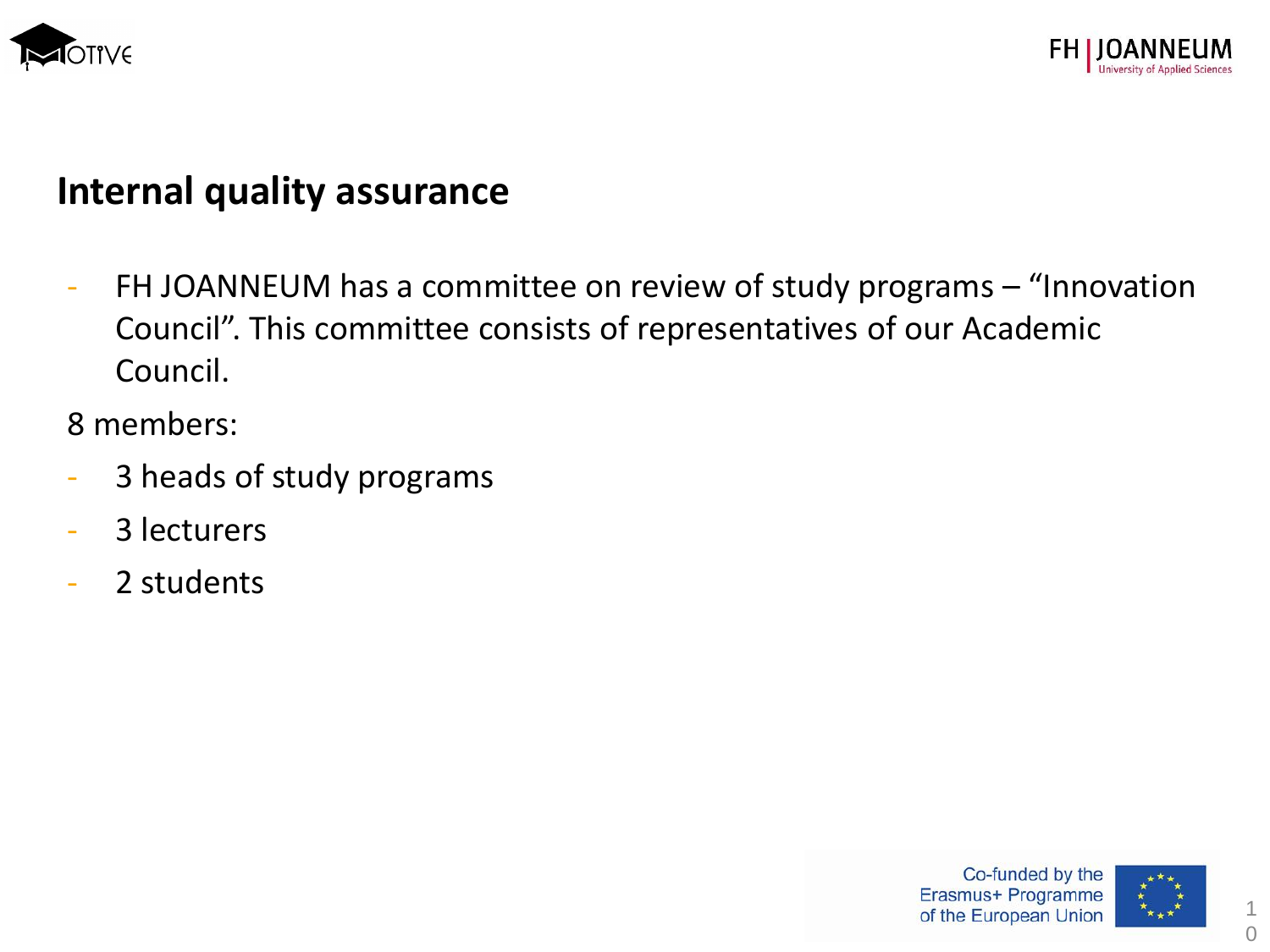



# **External quality assurance: accreditation by the Austrian accreditation agency**



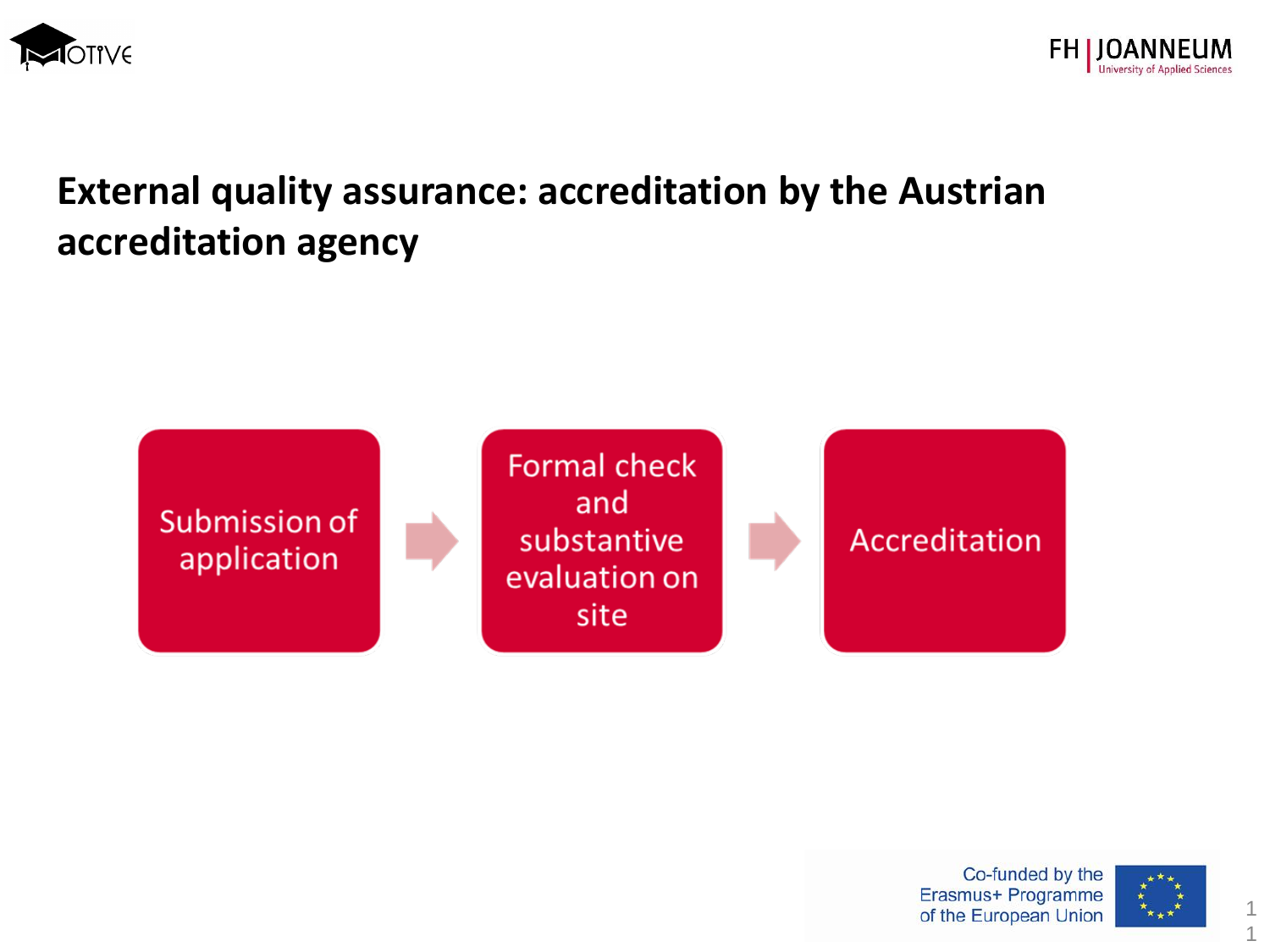



# **Skills of Faculty**

Skills of Faculty – how to enhance skills in teaching and industry relations



Co-funded by the Erasmus+ Programme of the European Union

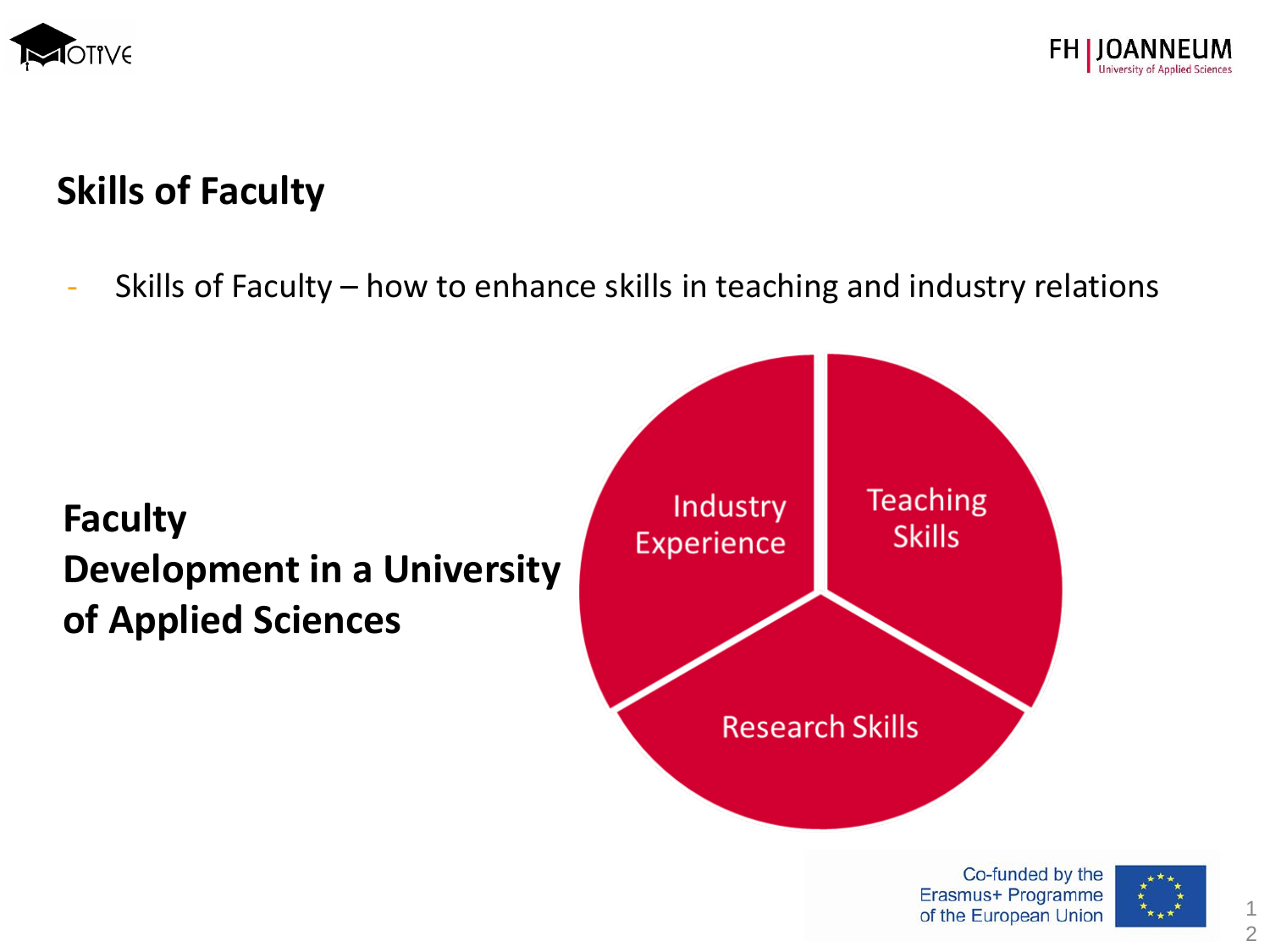

# **Supporting faculty to develop industry experience**



Encouraging joint projects of faculty and industry –

Considering IP issues and mutual expectations

IMPORTANT: This requires university management support for faculty!

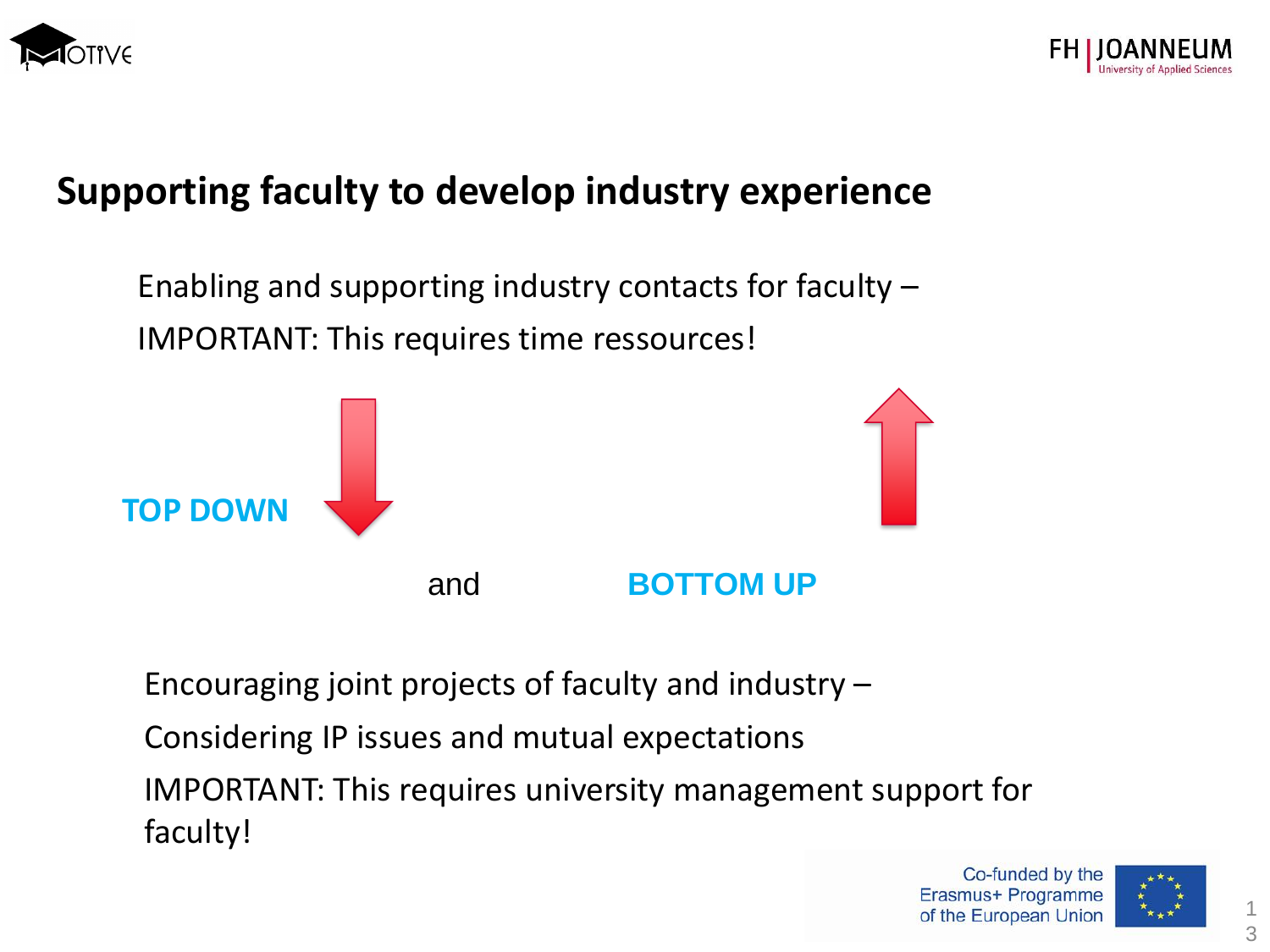



#### **How to foster industry experience: some suggestions**

- Inviting guest lectures from industry into lectures
- Organizing career fairs on campus with industry representatives
- Developing a internship procedures and integrate the needs of industry and faculty members in the design of these procedures
- Creating broschures/folders for industry to inform them about the skills to be expected from students

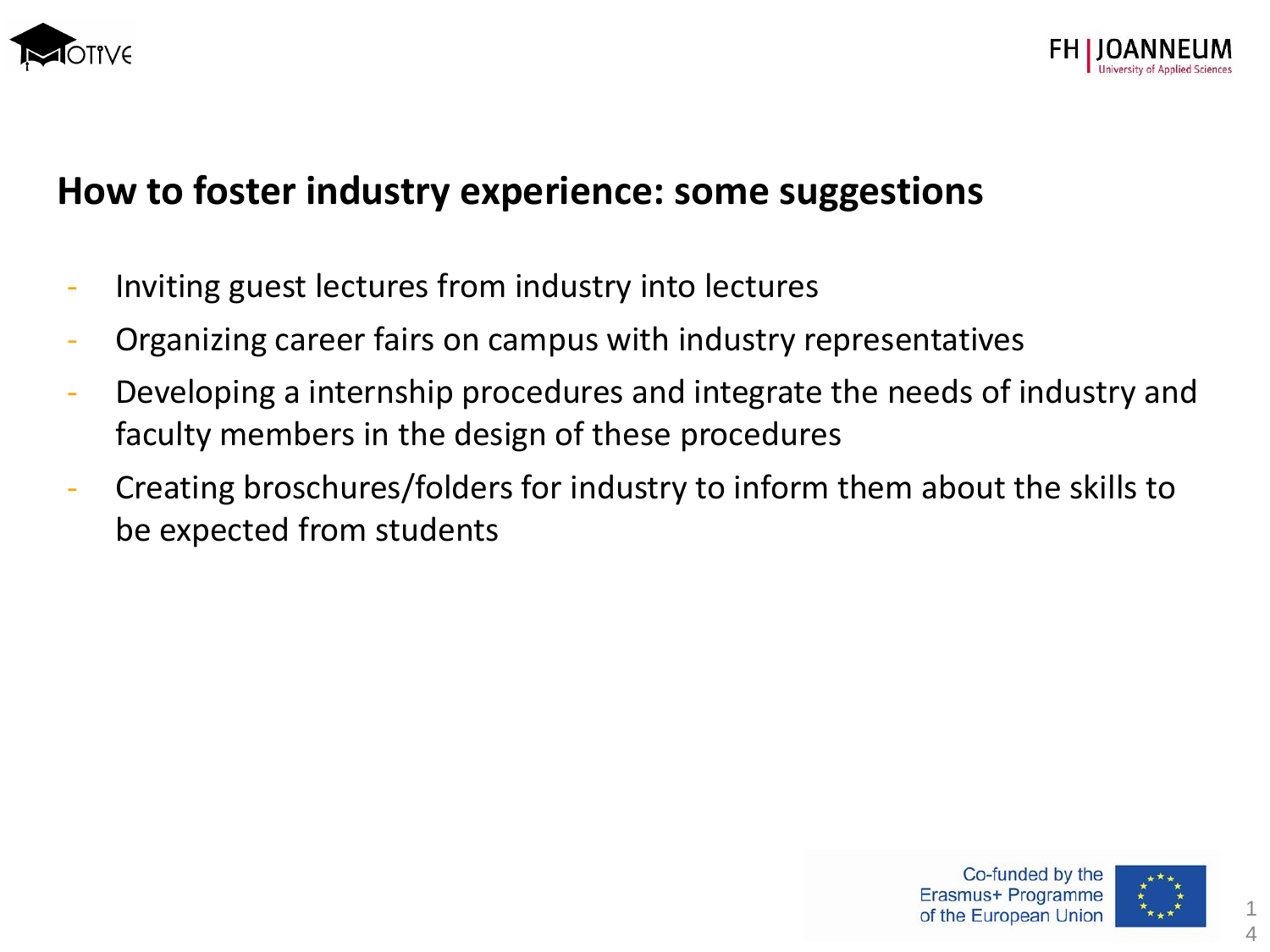



- 3<sup>rd</sup> semester Project: Market entry
- Students collaborate closely with a real-life company.
- Students provide a company with decision guidance on a pre-specified company need (e.g. international market selection or international market entry mode choice) based on profound market research.
- The class enables students to act as consultants to a company and to manage a project throughout the whole project lifeclycle, i.e. from project design to project presentation in front of the client.

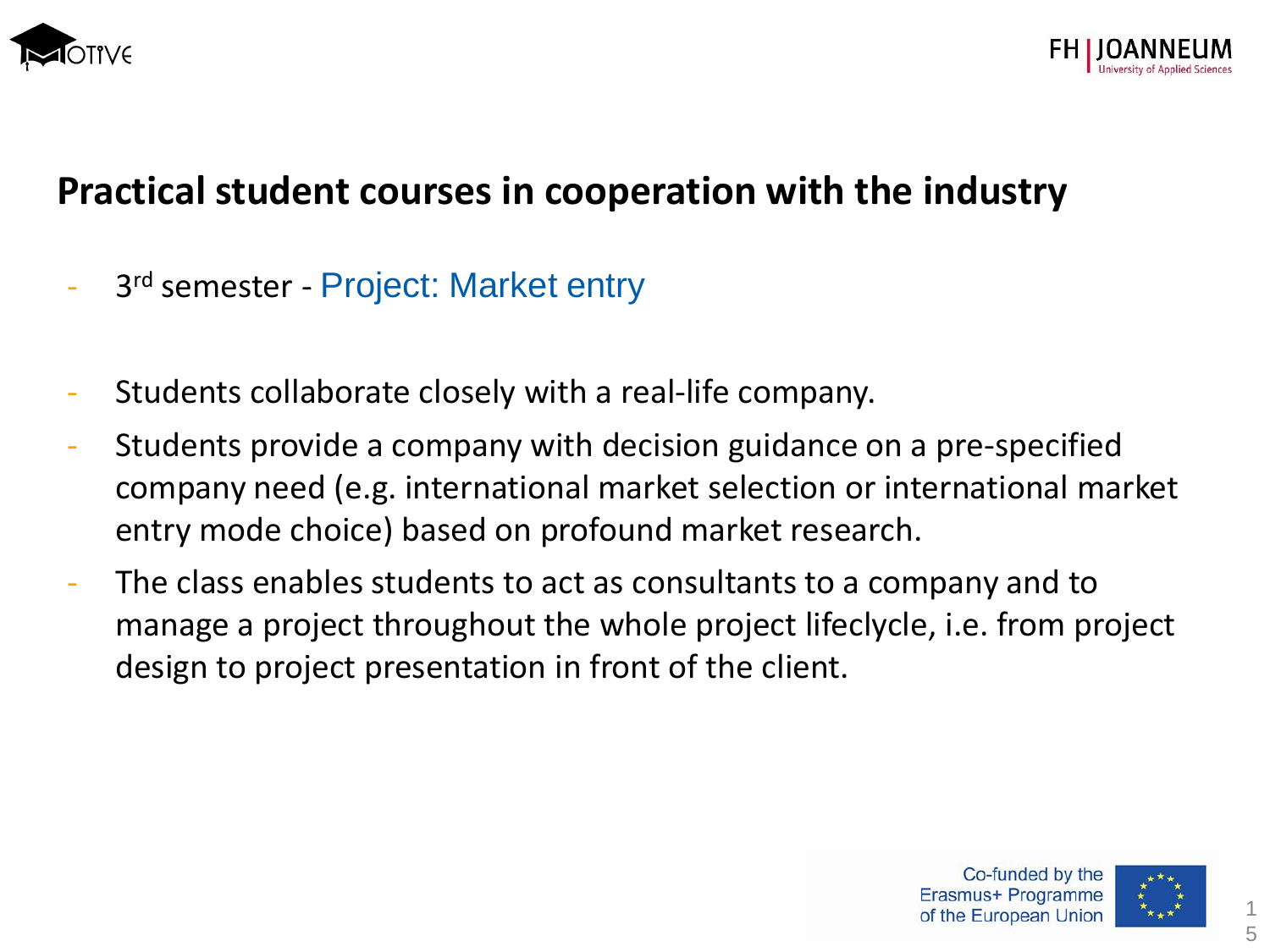



- 3<sup>rd</sup> semester Entrepreneurial and Cross Cultural Competences
- In this course students identify and exercise entrepreneurial and crosscultural skills and behaviours that lead to firm performance and growth.
- 20 groups deal with the same company case study and compete with each other
- After a 2 minutes pitching of the groups, the best 2 groups present their solution on the case study.
- The winning team receives prices from the company

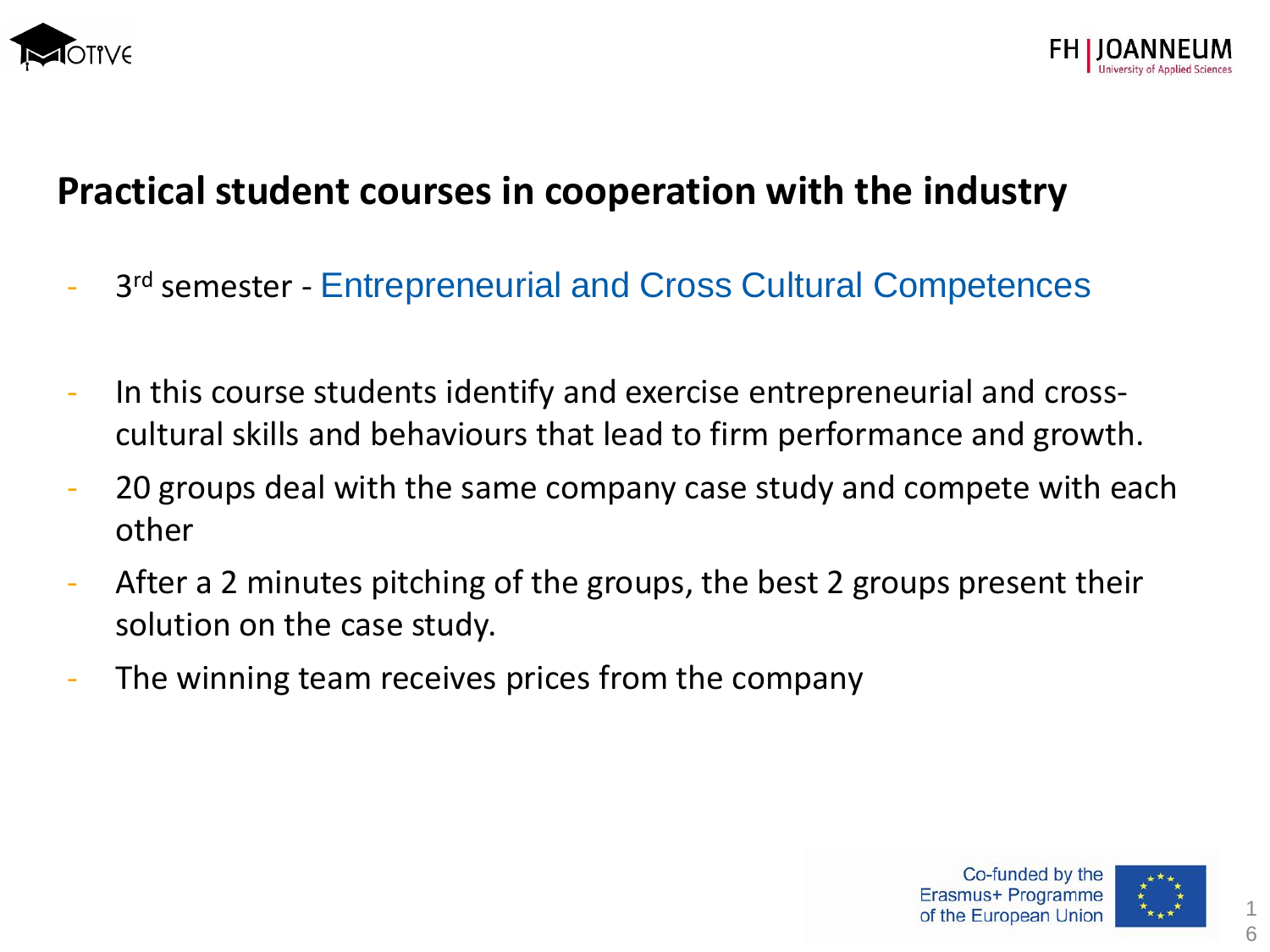



- 5<sup>th</sup> semester - Internships

The purpose of internships:

Students have to gain experience in the professional field.

They should learn:

- How to prepare and apply for an internship and a job.
- To apply their theoretical knowledge during the internship.
- How processes are applied in industry.
- How people perform their work in industry.

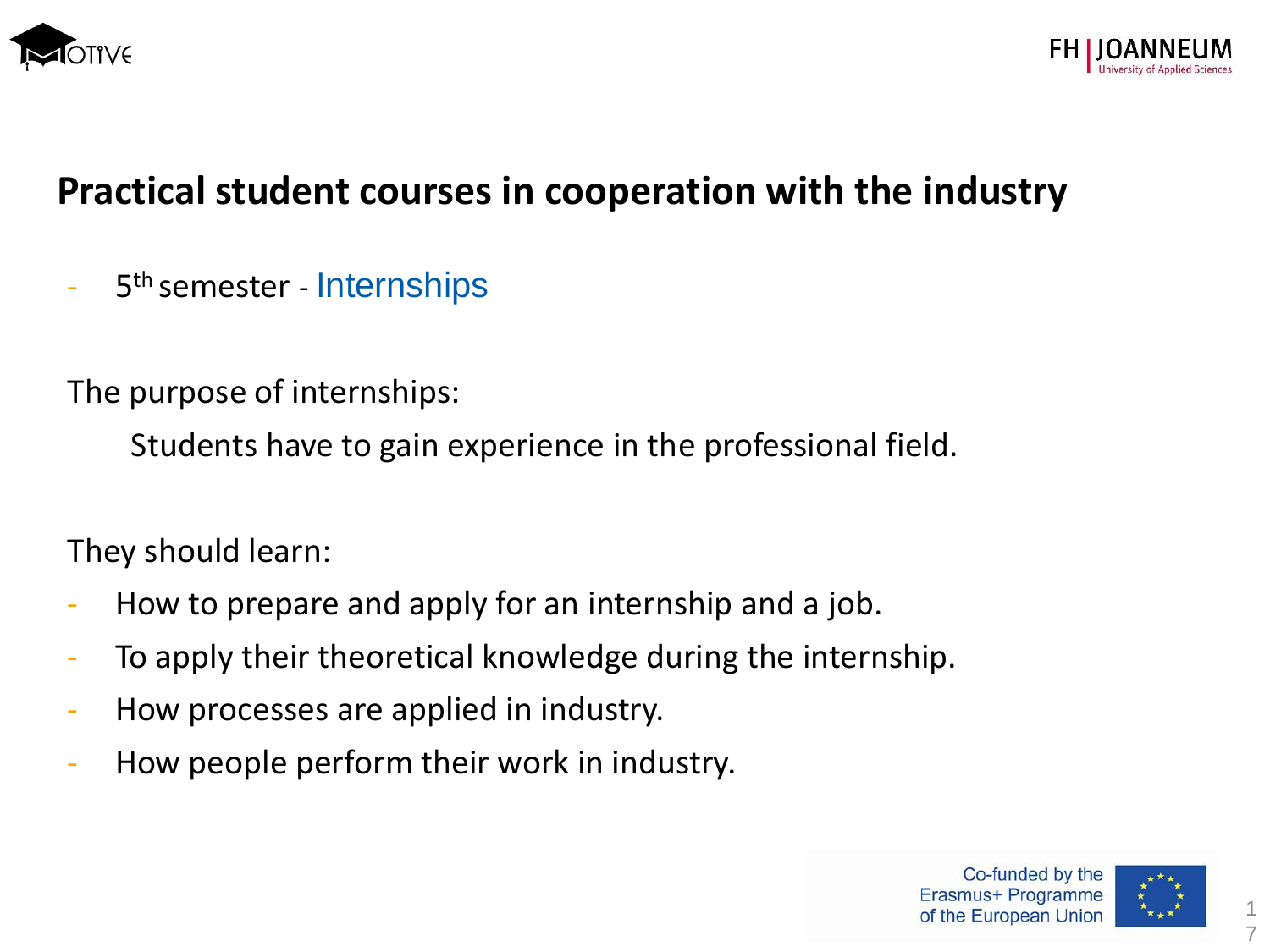



## **Integration of internships in the study programs**

- Internships are an integral part of the curriculum. They happen DURING the semester and students get ECTS for the internship.
- Usually, students get paid for their internships by the company. They have a work contract with the company.
- Students have to be PREPARED for their internship and after return they have to REFLECT on their experience. Faculty acts as coaches.
- Duration of at least 12 weeks to a maximum of 6 months



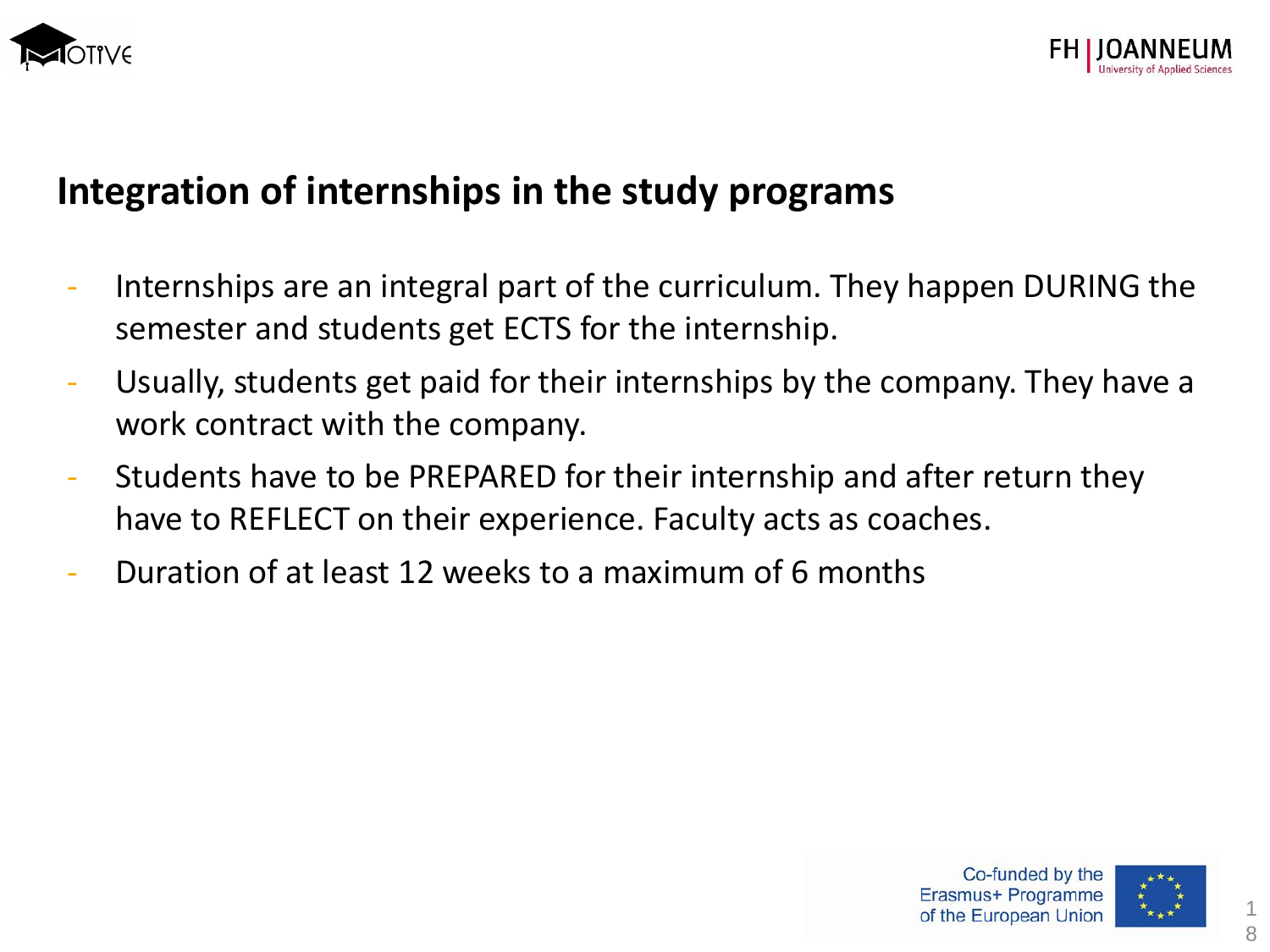



# **Internships: involved PARTIES**

![](_page_18_Figure_3.jpeg)

Co-funded by the Erasmus+ Programme of the European Union

![](_page_18_Picture_5.jpeg)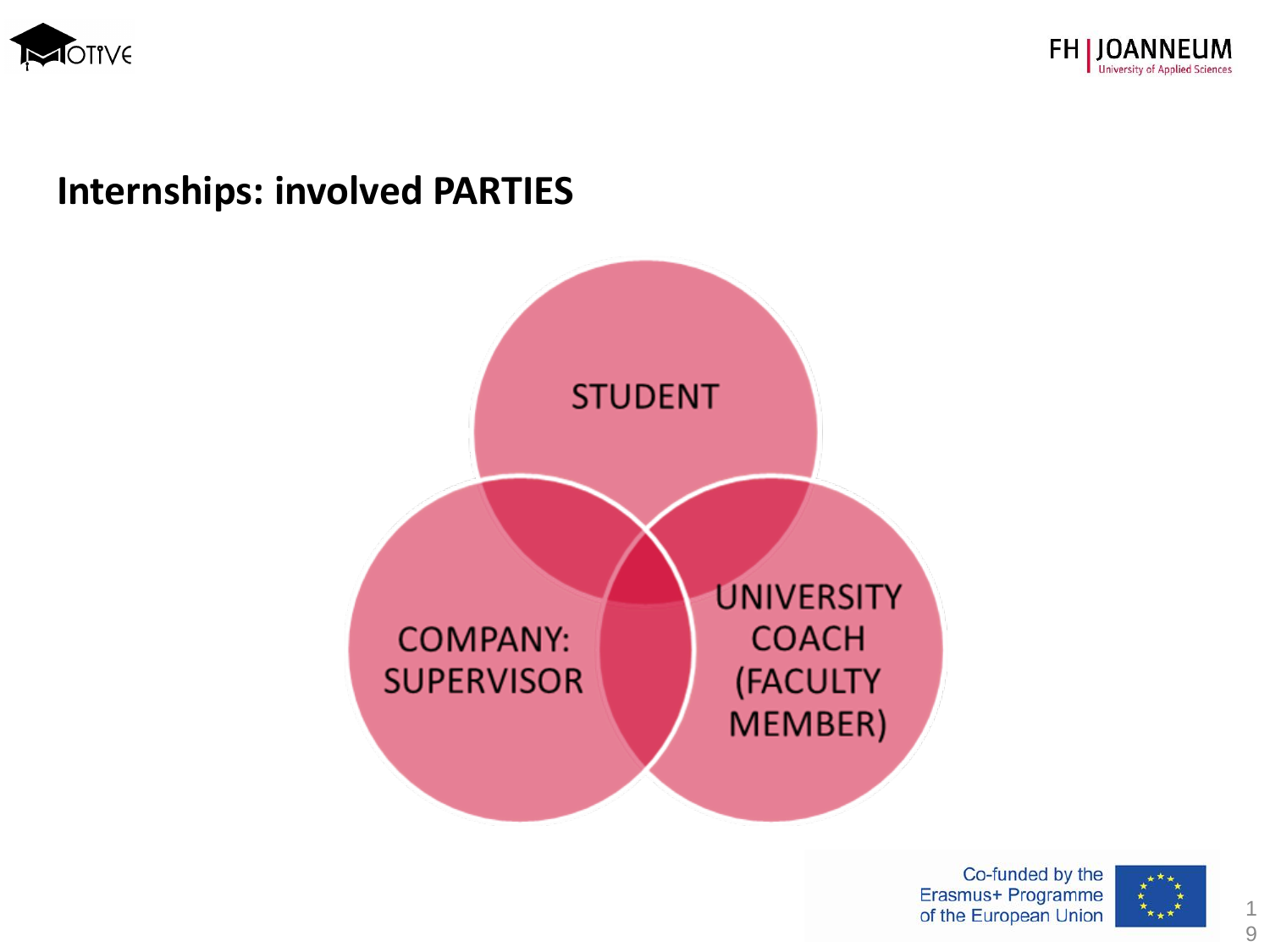![](_page_19_Picture_0.jpeg)

![](_page_19_Picture_1.jpeg)

#### **Process of internships**

![](_page_19_Figure_3.jpeg)

Co-funded by the Erasmus+ Programme of the European Union

![](_page_19_Picture_5.jpeg)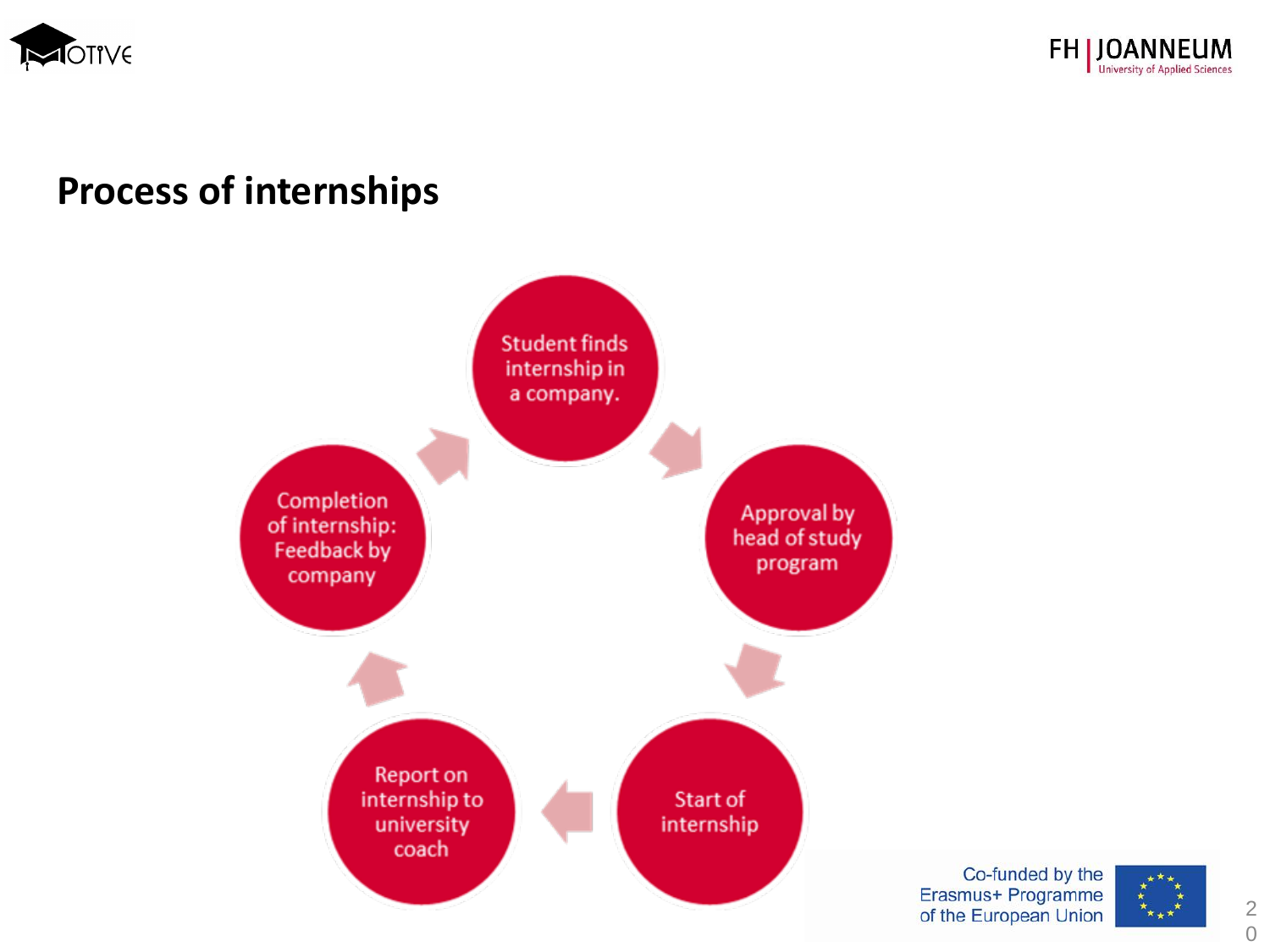![](_page_20_Picture_0.jpeg)

# **Internship shedule**

- Duration of at least 12 weeks to a maximum of 6 months
- Complementary to the internship, the students complete an accompanying seminar in which they are specifically prepared for the application phase and the internship and, after completion of the internship, are supported in reflecting and evaluating the career goals achieved.
- At the beginning of the internship, each intern defines their personal learning goals together with the company. During a short interim and final discussion between the intern and the supervisor in the company, the progress of the learning goals achieved is jointly recorded and reflected on
- After completing the internship, the students share their experiences and learning results with each other in a moderated reflection workshop.
- Interested companies are invited to a get-together at FH JOANNEUM for sharing and exchanging experiences after the internship has ended

![](_page_20_Picture_9.jpeg)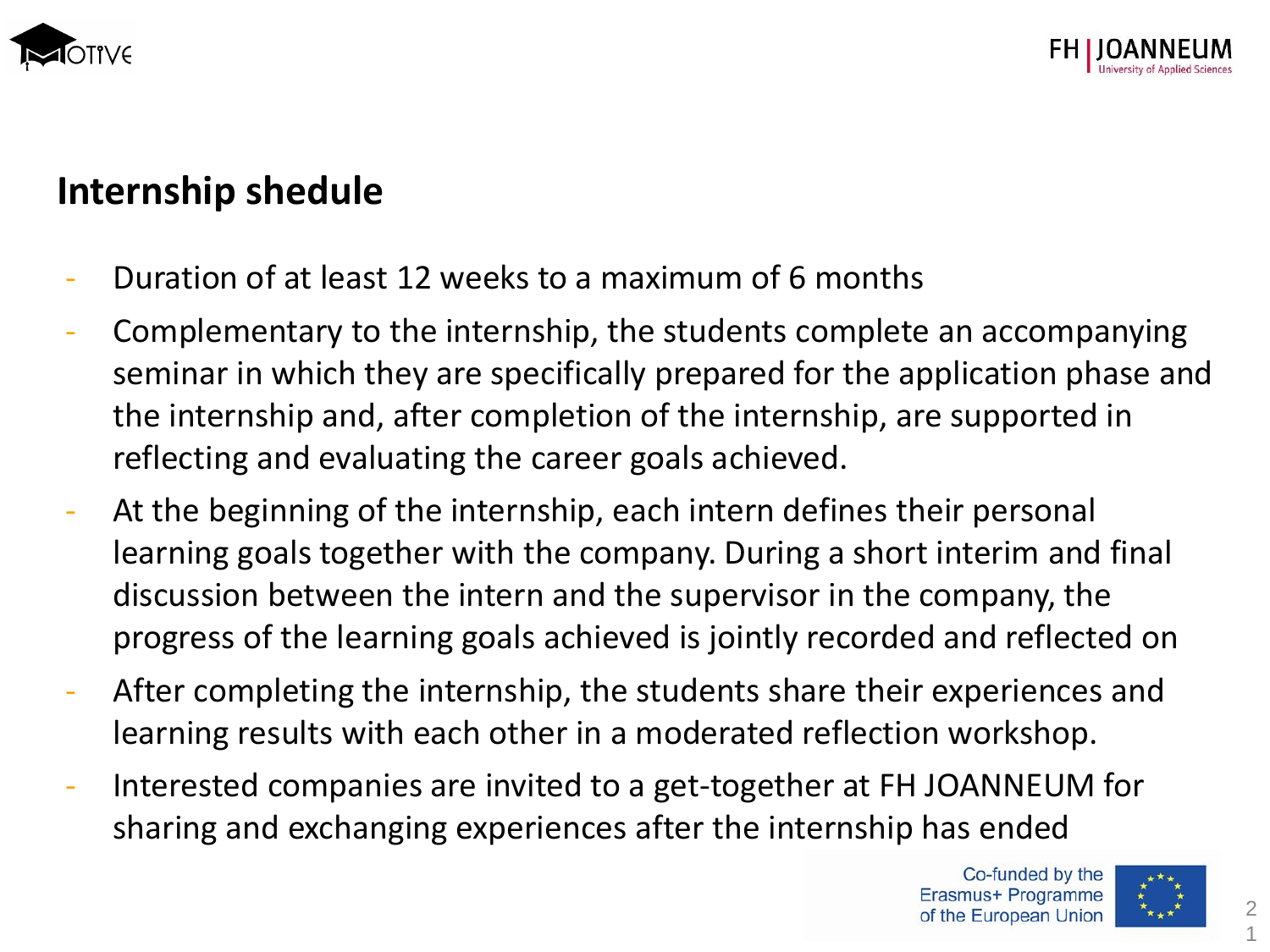![](_page_21_Picture_0.jpeg)

![](_page_21_Picture_1.jpeg)

- 6<sup>th</sup> semester Project: International Business Development and **Community** Work
- 1.) for current or future enterprise development. Students set up a project team with the aim to either design a new enterprise or to defy an outmoded business model. Within project teams students systematically understand and conceptually design a new business model or systematically analyze and renovate an old one. Students are working closely with industry experts
- 2.) for community development. Students learn about and collaborate with the regional community with the objective to provide service and outreach to community members. Thus, students are gaining an understanding on how communities work, how to analyze communities and how to mobilize resources in communities.

![](_page_21_Picture_7.jpeg)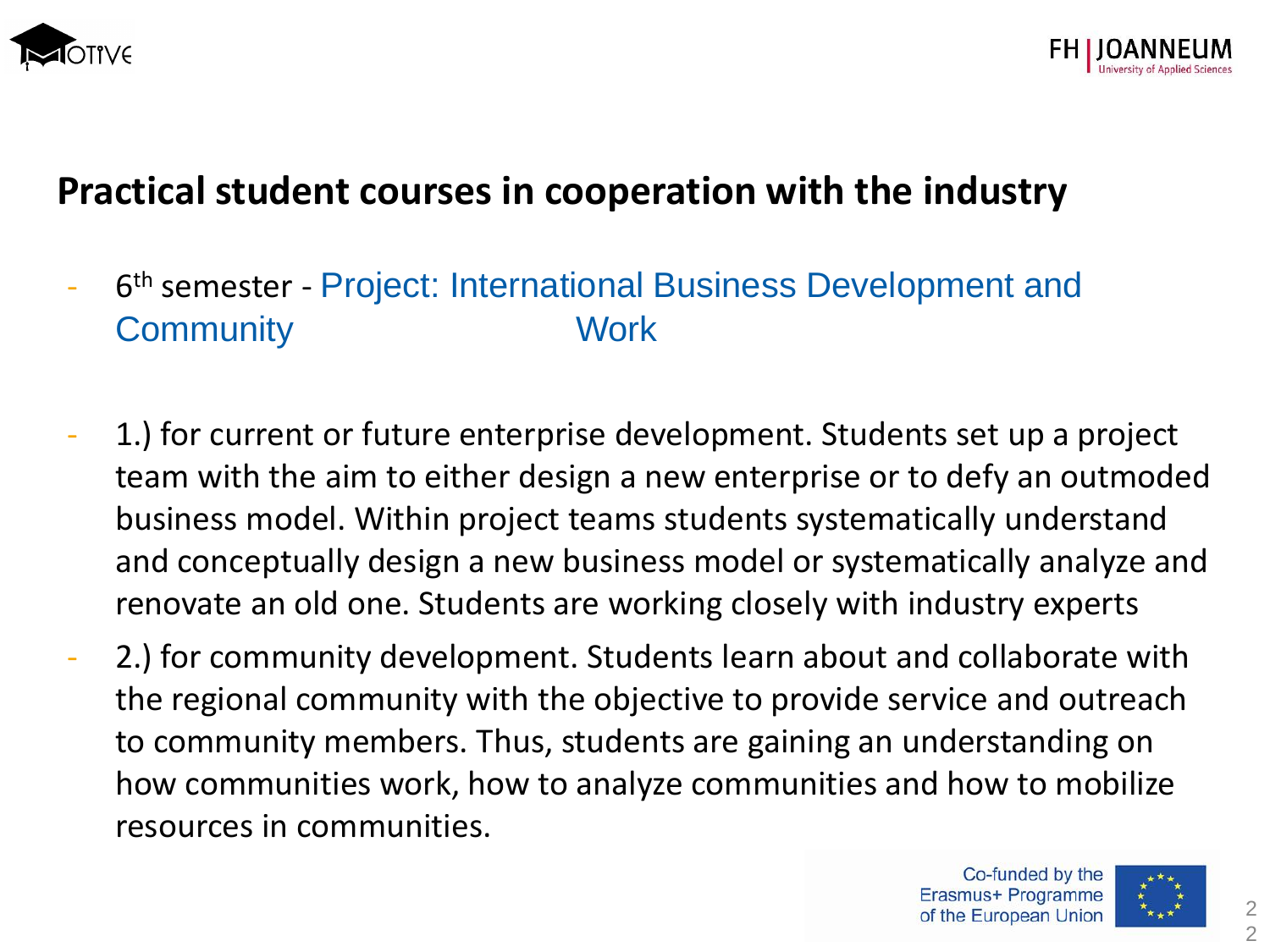![](_page_22_Picture_0.jpeg)

![](_page_22_Picture_1.jpeg)

- 6<sup>th</sup> semester Career Development
- In this course students are, on the one hand, trained with respect to the application process, one the other hand, they also get individual coaching in order to structure their plans for the future and define criteria for personal decision-making with the help of a professional.

![](_page_22_Picture_6.jpeg)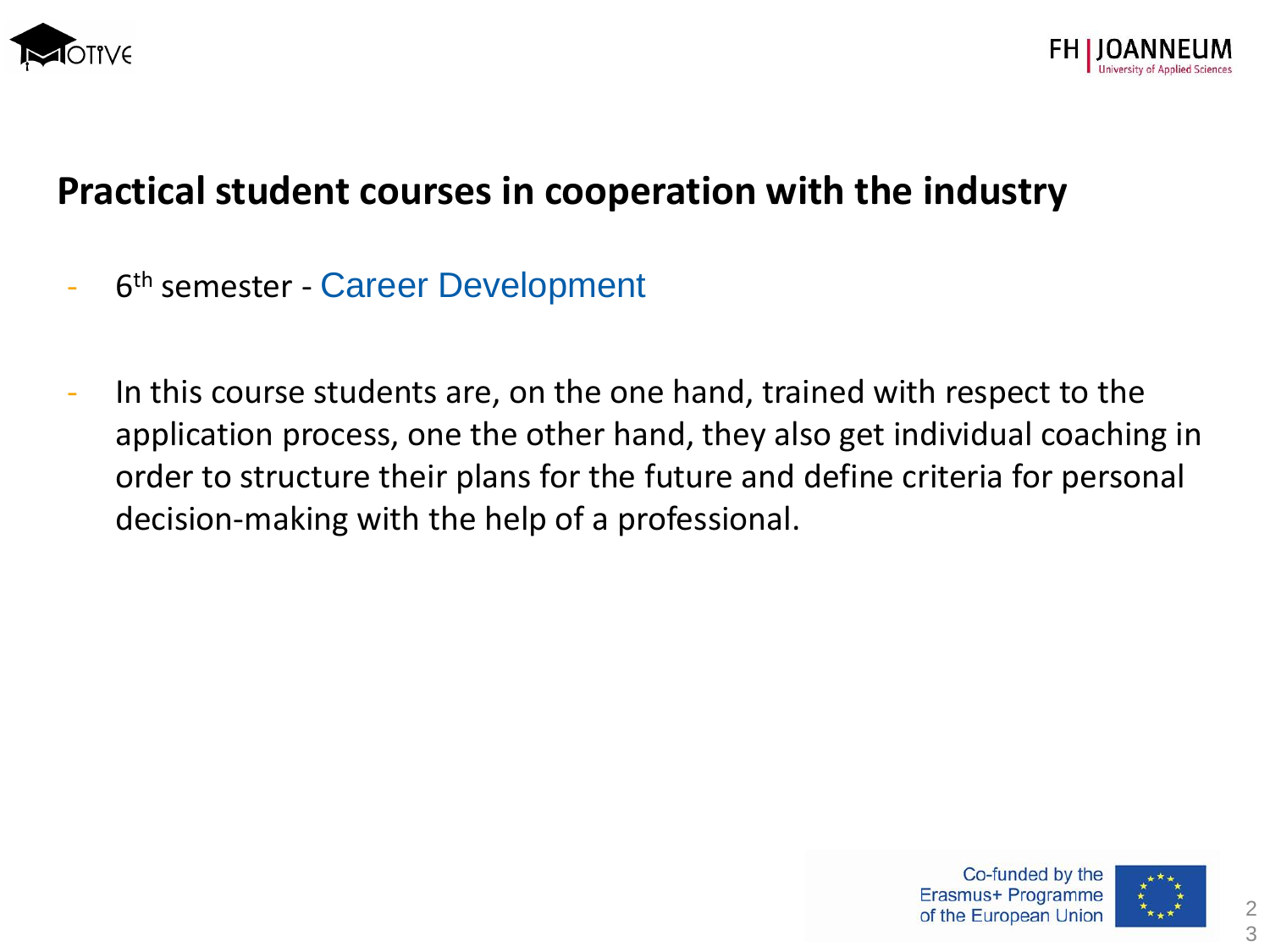![](_page_23_Picture_0.jpeg)

![](_page_23_Picture_1.jpeg)

# **Applied Thesis for industry**

- Sometimes, students have the opportunity to write their Bachelor's thesis or Master´s thesis for a company.
- Then, they may get paid for their thesis work.

![](_page_23_Picture_5.jpeg)

![](_page_23_Picture_7.jpeg)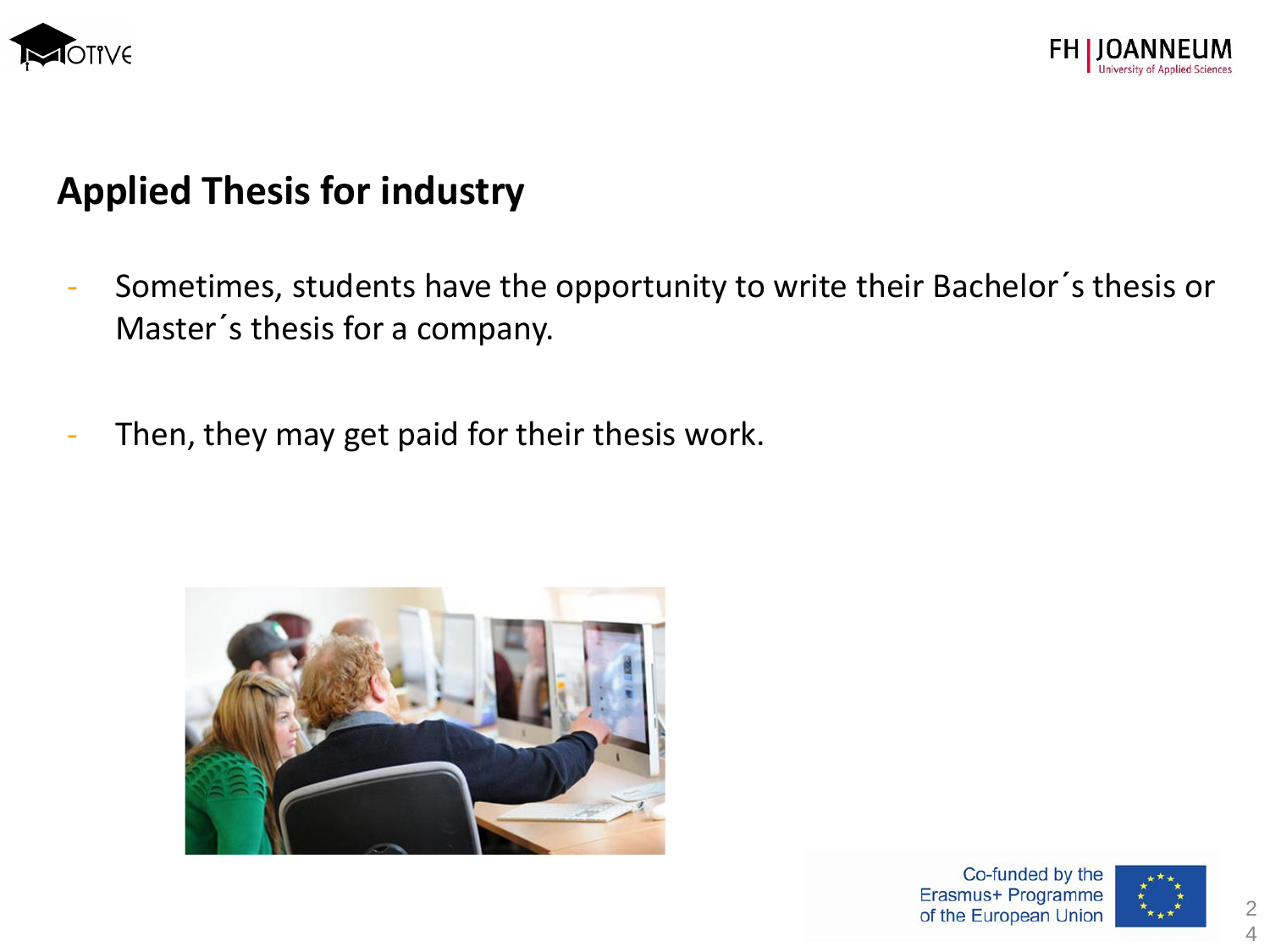![](_page_24_Picture_0.jpeg)

![](_page_24_Picture_1.jpeg)

# **Cooperation with the industry through the alumni association**

- Alumni act as guest lecturers
- FHJ offers LLL activities by alumni for alumni.
- Alumni act as keynote speakers
- Networking meetings are held at regular intervals within the framework of the Alumni Association.

![](_page_24_Picture_7.jpeg)

![](_page_24_Picture_8.jpeg)

2 5